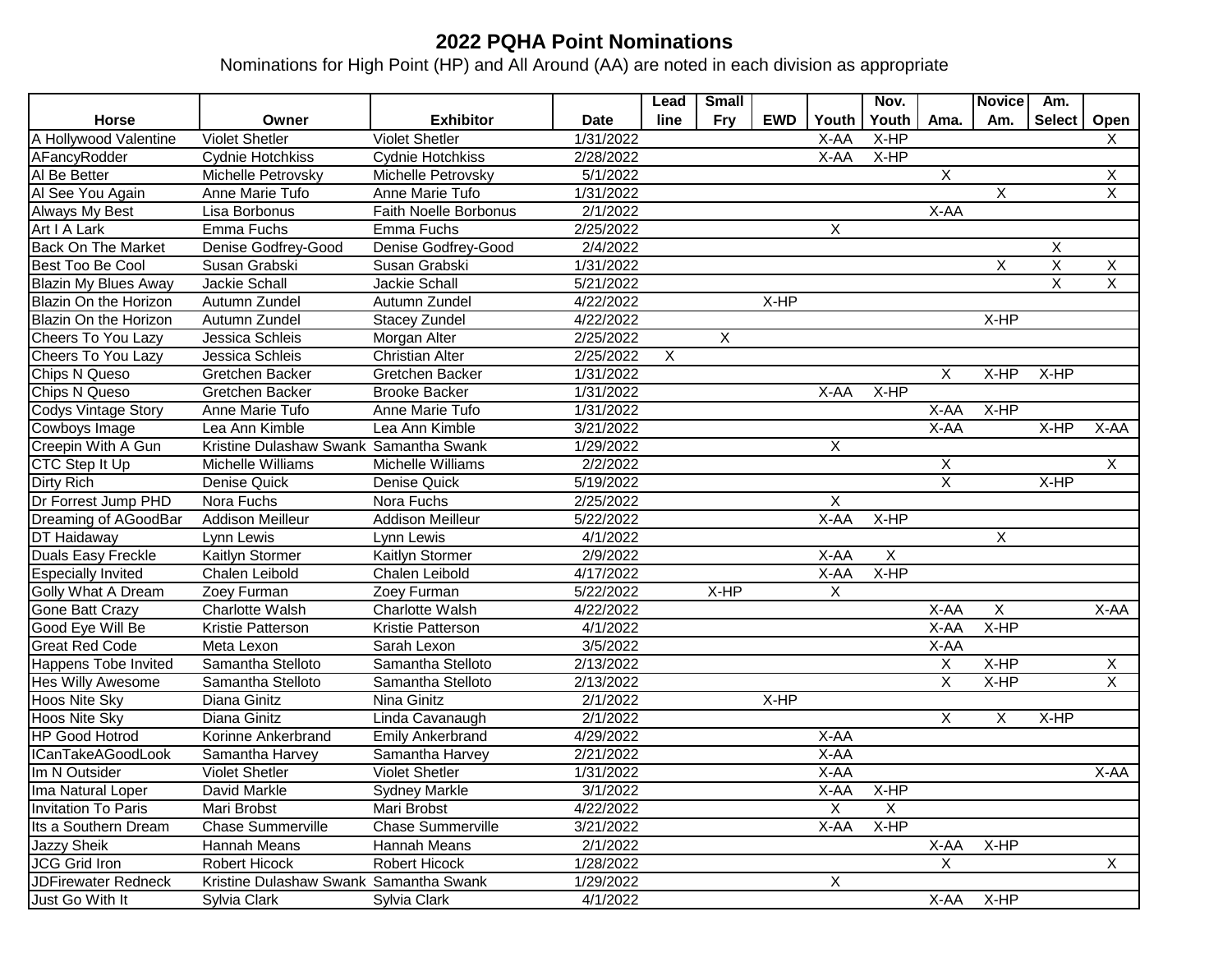## **2022 PQHA Point Nominations**

Nominations for High Point (HP) and All Around (AA) are noted in each division as appropriate

|                             |                        |                          |             | Lead | Small      |            |                         | Nov.    |                         | <b>Novice</b>  | Am.            |                         |
|-----------------------------|------------------------|--------------------------|-------------|------|------------|------------|-------------------------|---------|-------------------------|----------------|----------------|-------------------------|
| <b>Horse</b>                | Owner                  | <b>Exhibitor</b>         | <b>Date</b> | line | <b>Fry</b> | <b>EWD</b> | Youth                   | Youth   | Ama.                    | Am.            | <b>Select</b>  | Open                    |
| <b>Kissed By Chrome</b>     | Diana Ginitz           | Diana Ginitz             | 2/1/2022    |      |            |            |                         |         | $\overline{X}$          |                | $X-HP$         | X                       |
| Lazy Lookin                 | Pamela Keller          | <b>Taelyn Keller</b>     | 5/20/2022   |      |            |            | X-AA                    | $X-HP$  |                         |                |                | $\overline{X}$          |
| Lazys Leadin Lady           | Lucinda Conrad         | Jonathan Cory Conrad     | 2/28/2022   |      |            | X          |                         |         |                         |                |                |                         |
| Lazys Leadin Lady           | Lucinda Conrad         | Lucinda Conrad           | 2/28/2022   |      |            |            |                         |         |                         | X              |                |                         |
| Lopen Assets                | Martha Fabry           | Martha Fabry             | 1/28/2022   |      |            |            |                         |         |                         |                | X-HP           | X-AA                    |
| Luv That Tail               | Mary Jo Williamson     | Mary Jo Williamson       | 4/22/2022   |      |            |            |                         |         |                         |                | X-HP           |                         |
| Maximum Invitation          | Kylie Marie Good       | Kylie Marie Good         | 2/8/2022    |      |            |            |                         |         | X-AA                    |                |                |                         |
| Mr Ruf Capri                | Kathy Bush             | Kathy Bush               | 2/27/2022   |      |            |            |                         |         | X                       |                |                | X                       |
| Mr Scooby Blue              | <b>Tiffany Boone</b>   | Rylee Boone              | 5/21/2022   |      |            |            | X                       | X       |                         |                |                |                         |
| Old FashionD                | <b>Brooke Backer</b>   | Gretchen Backer          | 1/31/2022   |      |            |            |                         |         | X                       | X-HP           | X-HP           |                         |
| Old FashionD                | <b>Brooke Backer</b>   | <b>Brooke Backer</b>     | 1/31/2022   |      |            |            | X-AA                    | $X-HP$  |                         |                |                |                         |
| On Tha Rocks Plez           | Jennifer Wargo         | Jennifer Wargo           | 4/22/2022   |      |            |            |                         |         |                         |                | X-HP           |                         |
| Peachie Keen                | Dorothy Ferrell        | Dorothy Ferrell          | 4/22/2022   |      |            |            |                         |         | X                       |                | X              | X                       |
| <b>PSU Ceesa Nimble Kat</b> | Justene Testa          | Melissa Hendershot       | 5/17/2022   |      |            |            |                         |         | $\overline{\mathsf{x}}$ | X              |                | $\overline{\mathsf{x}}$ |
| <b>Reinvest in Romeo</b>    | <b>Brooklyn Miller</b> | <b>Brooklyn Miller</b>   | 5/6/2022    |      | X-HP       |            |                         |         |                         |                |                |                         |
| <b>Return The Favor</b>     | Megan Weaver-Harper    | Kennedy Harper           | 2/15/2022   |      |            |            | X-AA                    | X-HP    |                         |                |                |                         |
| <b>RL</b> Rockefeller       | Alyssa Moyer           | Alyssa Moyer             | 1/27/2022   |      |            |            | X                       |         |                         |                |                |                         |
| Rockittman                  | <b>Heidi Kling</b>     | Heidi Kling              | 1/28/2022   |      |            |            |                         |         | $X-AA$                  |                |                | X-AA                    |
| Rockz Anne                  | Meta Lexon             | Rachel Lexon             | 3/5/2022    |      |            |            |                         |         |                         | $X-HP$         |                |                         |
| <b>Sheez The Real Thing</b> | Debra Sluga Tressler   | Reagan Cotner            | 5/22/2022   |      |            |            | X                       | X       |                         |                |                |                         |
| <b>Shes Always Heavenly</b> | Melanie Patterson      | <b>Melanie Patterson</b> | 4/1/2022    |      |            |            | X-AA                    | X-HP    |                         |                |                |                         |
| ShezaSmokinHotImpuls        | <b>Tory Layton</b>     | <b>Tory Layton</b>       | 1/27/2022   |      |            |            |                         |         | $X-AA$                  | $\overline{X}$ |                |                         |
| Shined Up N Rowdy           | Jessica McMullen       | Jessica McMullen         | 5/20/2022   |      |            |            |                         |         | $\sf X$                 |                |                |                         |
| <b>Shop Class</b>           | Lexi Reger             | Lexi Reger               | 5/21/2022   |      |            |            | X                       | $\sf X$ |                         |                |                |                         |
| <b>Signature Flatline</b>   | Amy Wetterau           | Audrey Wetterau          | 4/22/2022   |      |            |            | X-AA                    | X-HP    |                         |                |                |                         |
| <b>Simply Good Times</b>    | Suzanne Mocniak        | Suzanne Mocniak          | 4/1/2022    |      |            |            |                         |         | $\overline{X}$          |                | X              |                         |
| Skip The Invite             | Elizabeth Arnold       | Elizabeth Arnold         | 4/1/2022    |      |            |            |                         |         | X-AA                    |                | $\overline{X}$ |                         |
| Skip The Invite             | Elizabeth Arnold       | Willa Ulmer              | 4/1/2022    | X    |            |            |                         |         |                         |                |                |                         |
| Smokin Hot Impulse          | Rayna Fritsch          | Rayna Fritsch            | 5/13/2022   |      |            |            | X-AA                    | X-HP    |                         |                |                |                         |
| <b>SST Cotton Candy</b>     | Michelle Walters       | Michelle Walters         | 1/27/2022   |      |            |            |                         |         | X-AA                    | $X-HP$         |                |                         |
| <b>Suddens Zbest</b>        | Darca Dickson          | Darca Dickson            | 2/7/2022    |      |            |            |                         |         |                         | X-HP           | X-HP           | X-AA                    |
| <b>Sweet Deposit Chex</b>   | Sylvia Speelman        | Sylvia Speelman          | 4/22/2022   |      |            |            | Χ                       |         |                         |                |                |                         |
| Talkin Sweet Impulse        | Jacqueline Walker      | Jacki Walker             | 5/22/2022   |      |            |            |                         |         |                         | X-HP           |                |                         |
| The Best Chips              | Lisa Borbonus          | Faith Noelle Borbonus    | 2/1/2022    |      |            |            |                         |         | X-AA                    |                |                |                         |
| The Krymsum Investor        | <b>Hannah Feagley</b>  | Hannah Feagley           | 5/22/2022   |      |            |            | $\overline{\mathsf{X}}$ | $X-HP$  |                         |                |                |                         |
| These Irons Rchipped        | Cynthia Ingels         | Cynthia Ingels           | 2/5/2022    |      |            |            |                         |         | Χ                       | X              | $\overline{X}$ |                         |
| ThisLazyBoyz Invited        | <b>Heather Brown</b>   | Heather Brown            | 4/19/2022   |      |            |            |                         |         | $\overline{X}$          | $X-HP$         |                |                         |
| ThisLazyBoyz Invited        | <b>Heather Brown</b>   | Alexandria Brown         | 4/19/2022   |      |            |            | X-AA                    | X-HP    |                         |                |                |                         |
| <b>Tool Man</b>             | Alexa McGraw           | Madeleine McGraw         | 3/21/2022   |      | $X-HP$     |            | X                       | X       |                         |                |                |                         |
| <b>Tool Man</b>             | Alexa McGraw           | Alexa McGraw             | 3/21/2022   |      |            |            |                         |         | X                       | $X-HP$         |                |                         |
| Two Good To Be True         | Lora Knelly Thomas     | Kenidee Thomas           | 4/20/2022   |      |            |            | X-AA                    |         |                         |                |                |                         |
| Very Endependent            | Patrick Walsh          | Charlotte Walsh          | 4/22/2022   |      |            |            |                         |         | X                       |                |                | X                       |
| Voodoo U Think U R          | Rebecca Splan          | Rebecca Splan            | 5/19/2022   |      |            |            |                         |         | $\overline{X}$          |                |                | $\overline{X}$          |